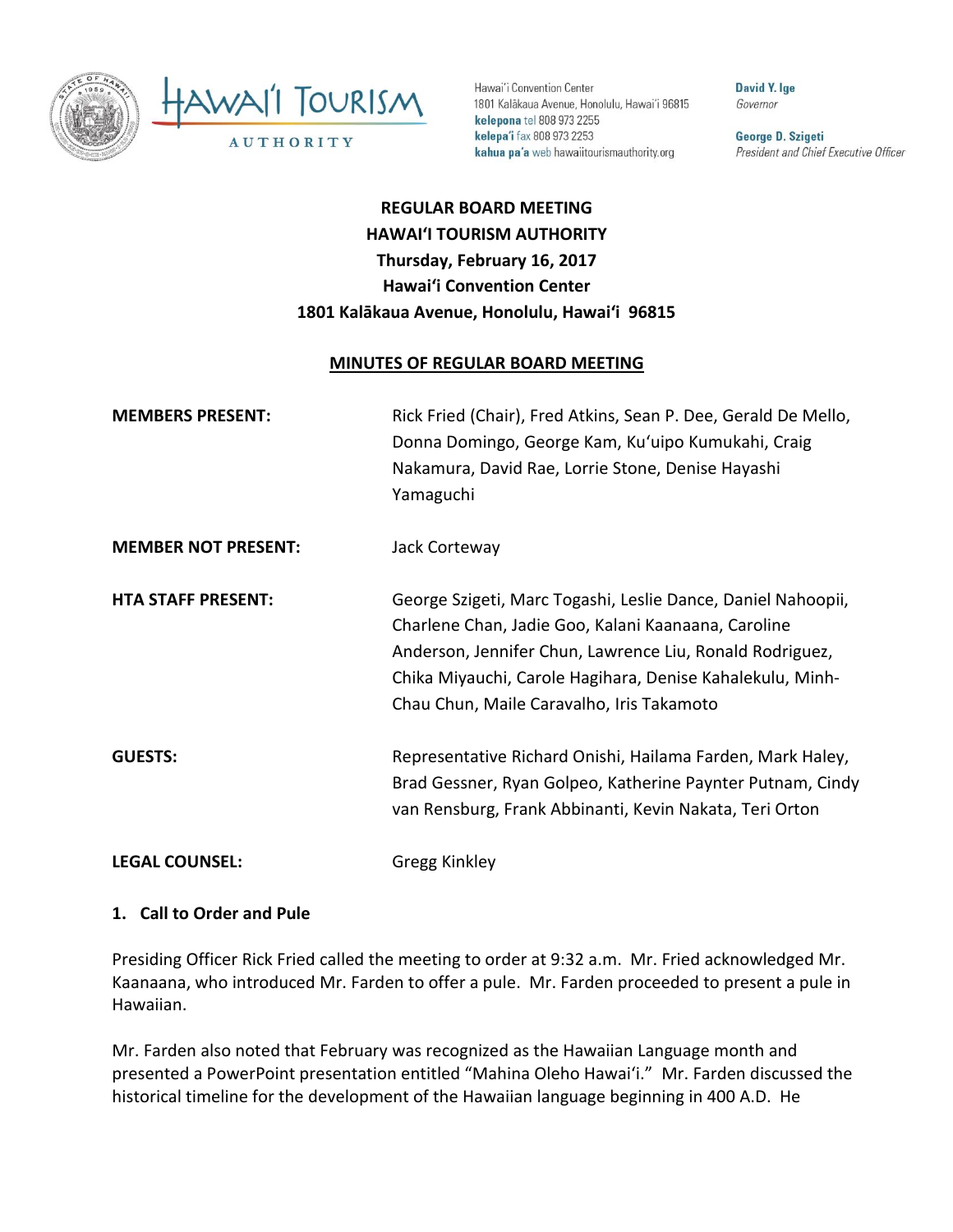emphasized the printing of a newspaper in the Hawaiian language and that Hawaiians were recognized as the first native people determined to be "literate" beginning in the 1890's. He also discussed the efforts of the Hawai'i Department of Education and the Kamehameha Schools to promote Hawaiian language education. In 1978, Hawai'i was the only State to have two official languages. He concluded by stating that although the Hawaiian language has gone through a period known as "revitalization," it is now known as "normalization."

Mr. Fried reported that at the next Board meeting, Mr. Randy Baldemor would provide a report on Access. Ms. Cheryl Kakazu-Park from the Office of Information Practices will also make a presentation.

# **2. Approval of the Minutes of the January 26, 2017 Board Meeting**

Mr. Nakamura made a motion to approve the minutes of the Board meeting held on January 26, 2017. Mr. Atkins seconded the motion, which was unanimously approved by all the Board members present.

# **3. Review of Recent and Upcoming Permitted Interactions**

There were no report of any permitted interactions between board members since the last Board meeting.

# **4. Report of the CEO Relating to HTA's Programs**

Mr. Szigeti referred to the Report of the CEO in the board meeting information packet previously distributed to the Board members online. He offered the following additional comments: that the Fed Cup on Maui "was amazing" with "30 million to 40 million viewers;" that Mr. Kaanaana represented Hawai'i at the Mele Mei in Los Angeles; that Mr. Baldemor is attending the Routes Americas 2016 forum to seek additional air access to Hawai'i; that although the January visitor statistics will be "very good" and he is "cautiously optimistic" of the current trend, it will be "very challenging next year;" and, that "we need to stay aggressive against a competitive global market."

Mr. Atkins expressed appreciation to HTA staff for making a presentation on Maui regarding the Community Enrichment Program. He also expressed a need to get the request for proposals "out earlier" and that we need to either "keep it in house or let the counties do it."

### **5. Discussion Regarding a Legislative Update of the 2017 Legislative Session**

Mr. Fried acknowledged Ms. Chan, who referred to a written report entitled "Summary of 2017 Legislative Session Bill Tracking Efforts, February 16, 2017" that was included in the board's information packet. She reported that HTA had submitted testimony opposing SB 1252, relating to the University of Hawai'i, and SB 1290 relating to the transient accommodations tax. She also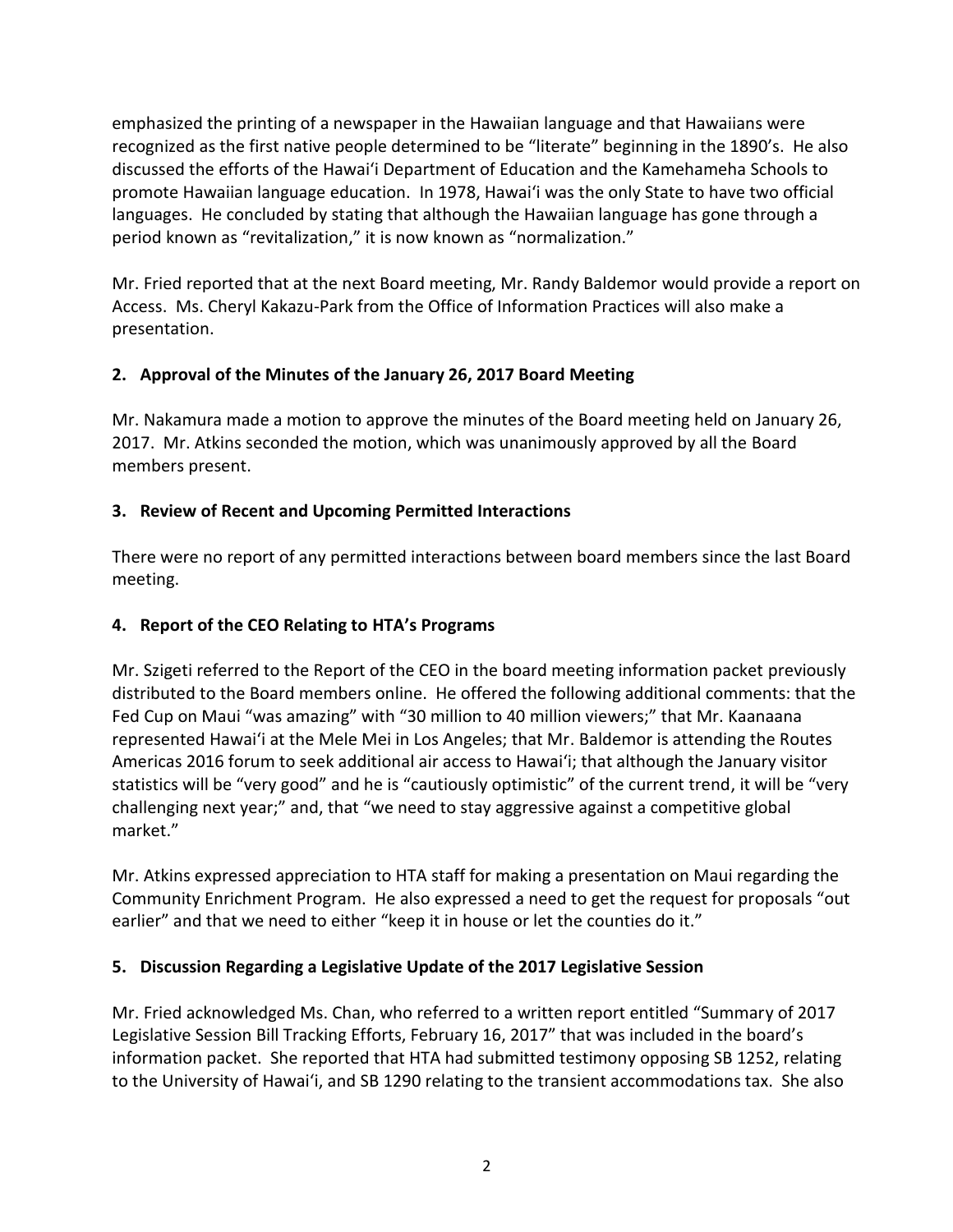referred to the report and noted the various legislative measures for which HTA will provide comments, have been monitoring, and have offered testimony.

In regards to SB 1290, Mr. Togashi responded to Mr. Dee's inquiry regarding the museum of Hawaiian music and dance and the Tourism Special Fund account for safety and security by stating that the current funding for the museum is "not coming out of the Tourism Special Fund" and funding for safety and security is currently in HTA's budget.

# **6. Discussion and Action to Establish a Marketing Committee**

Mr. Fried acknowledged Ms. Dance, who recommended the establishment of a Marketing Standing Committee for the purpose of reviewing, evaluating, vetting and recommending marketing initiatives, programs, or activities presented by Staff to the Board. Mr. Fried concurred with a request from Mr. Dee that Board members could also present ideas to the Committee, including matters having a broader marketing oversight such as budget forecasting and review, industry stakeholder integration, and marketing strategies.

Ms. Kumukahi made a motion to establish a Marketing Standing Committee for the purpose of reviewing, evaluating, vetting and recommending marketing initiatives, programs, activities, and other matters having broad marketing oversight such as budget forecasting and review, industry stakeholder integration, and marketing strategies presented by Staff and members of the Board. Ms. Yamaguchi seconded the motion.

Mr. DeMello inquired whether the Board could instead establish an "advisory" committee. Mr. Kinkley discussed the statutory limitations under the Sunshine Law for board members to meet as an investigative or advisory committee and the legal requirements for board members when meeting as a standing committee.

Upon request by Mr. Fried to call for a vote on the motion, the Board unanimously approved the motion establishing the Marketing Standing Committee.

Mr. Fried advised the Board of his recommendation to appoint the following Board members to the Marketing Standing Committee: Mr. Dee as the Committee Chair, Mr. Kam, Mr. Atkins, Ms. Stone, Mr. Nakamura, and Ms. Yamaguchi. Mr. DeMello made a motion to appoint the Board members as recommended by Mr. Fried to the Marketing Standing Committee. Mr. Rae seconded the motion, which was unanimously approved without objection.

# **7. Discussion and Action to Adopt a Process for the Board to Approve Non-Budgeted Expenditures in Excess of \$250,000**

Mr. Fried acknowledged Mr. Togashi, who referred to a Staff Report related to this agenda item that also attached a proposed resolution entitled "Board Resolution No. 17-02, Resolution Requiring Board Approval of Expenditures in Excess of \$250,000." Mr. Togashi reported that Staff would be requesting approval of Board Resolution No. 17-02, which was developed by Staff as a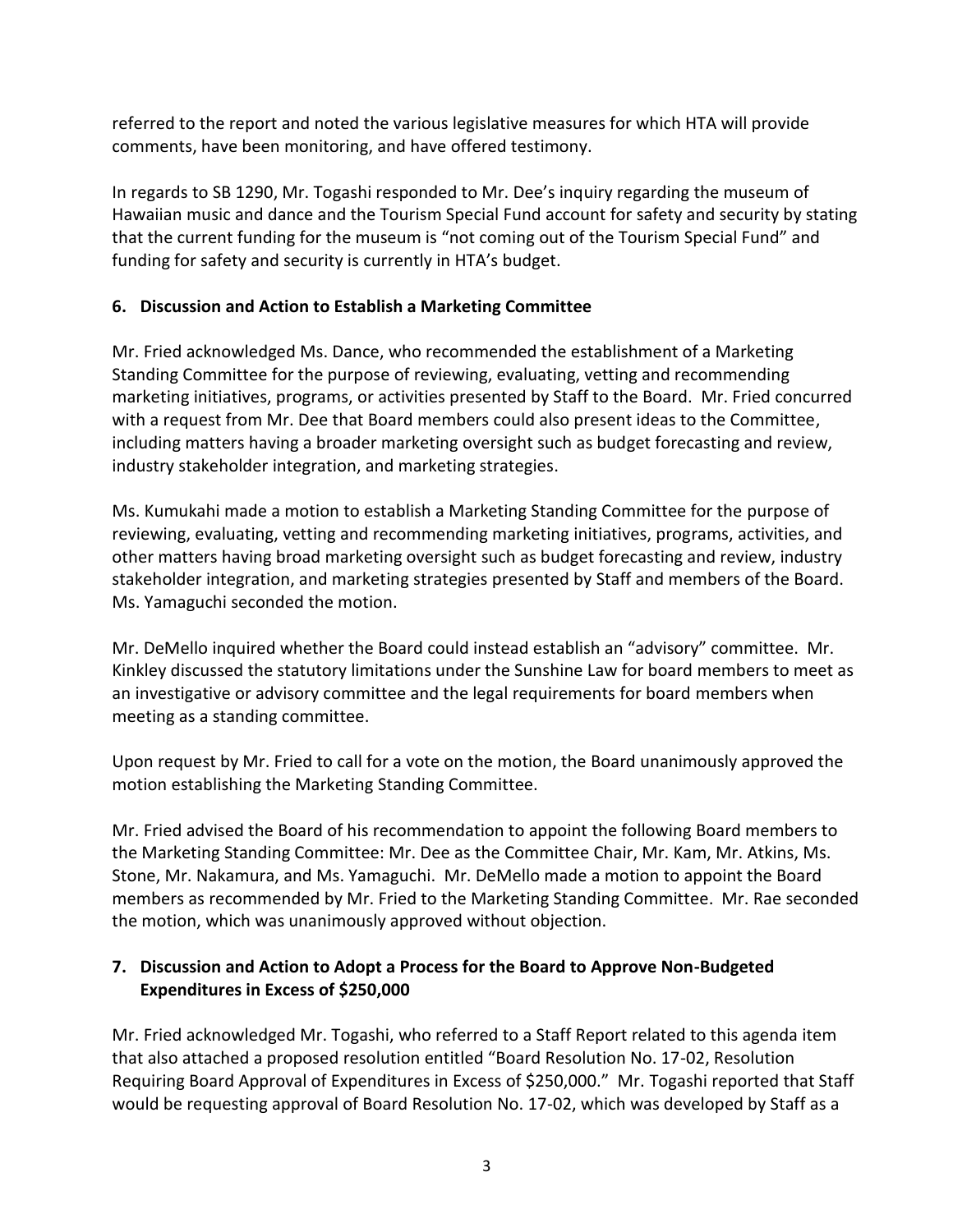means of enhancing public transparency of its expenditures by requiring the Board to review, evaluate and approve various proposed expenditures in excess of \$250,000 at a public meeting. The only exception to this requirement would be for expenditures related to airlift. However, Staff would be required to immediately report to the Board regarding any contract related to airlift in excess of \$250,000. Mr. Togashi explained that negotiations with airlines are "dynamic" and require flexibility and immediate determinations to finalize negotiations that happen in "real time."

Mr. Nakamura made a motion to approve Board Resolution No. 17-02, entitled "Resolution Requiring Board Approval of Expenditures in Excess of \$250,00."

Mr. Atkins requested a specific example of the type of airline negotiations that would not require prior board approval. Mr. Togashi responded that examples of airline negotiations are "confidential." Mr. Fried added that negotiations with Kula Lumpur Airlines for flights to Hawai'i are an example of an airline negotiation. He also added that the Resolution would require Staff to "promptly" present the new airline contract to the Board.

Upon a request by Mr. Fried for a vote, the motion to approve Board Resolution No. 17-02 was unanimously approved by the Board.

### **8. Presentation and Discussion of Alternative Accommodations Research Studies**

Mr. Fried acknowledged Mr. Nahoopii, who presented a PowerPoint presentation entitled "Alternative Accommodations in Hawai'i." Initially, Mr. Nahoopii referred to the following studies his report relied upon: "Hawai'i Home and Vacation Rental Market: Impact and Outlook" dated December 2016; "The Impact of Vacation Rental Units in Hawai'i, 2016" by SMS Research & Marketing Services, Inc.; "2016 Visitor Plant Inventory, dated January 2017, by Kloninger & Sims Consulting; and, "Airbnb & Hawai'i Housing, dated January 2017, by Ricky Cassidy."

He stated that a definition of "alternative accommodations" is difficult and that it is "based upon consumer demand." Based upon information that is "self-reported," alternative accommodations consisting of bed & breakfast, rental housing, and private/shared room had accounted for 10% of all the various types of accommodations used by visitors. In addition to the alternative accommodations, the other types of accommodations include hotel, condo, timeshare, cruise ship, camp sites, hostels, friends and family. The hotels' market share "only dropped 6 points from 2000." Mr. Dee responded that "only a 6-point drop" is a "massive drop" for hotels.

Mr. Rae noted that occupancy may have gone up but the number of visitors may have gone down. In response to a question from Mr. Atkins, Mr. Nahoopii stated approximately 8,000 visitors selfreported that they booked through Airbnb and may be included in a category for "friends & family" accommodations.

In regards to visitor plant inventory for 2016, the following units were available to visitors: hotels (55%), condo/hotel (14%), timeshare (14%), vacation rentals (15%), other (2%). Mr. Nahoopii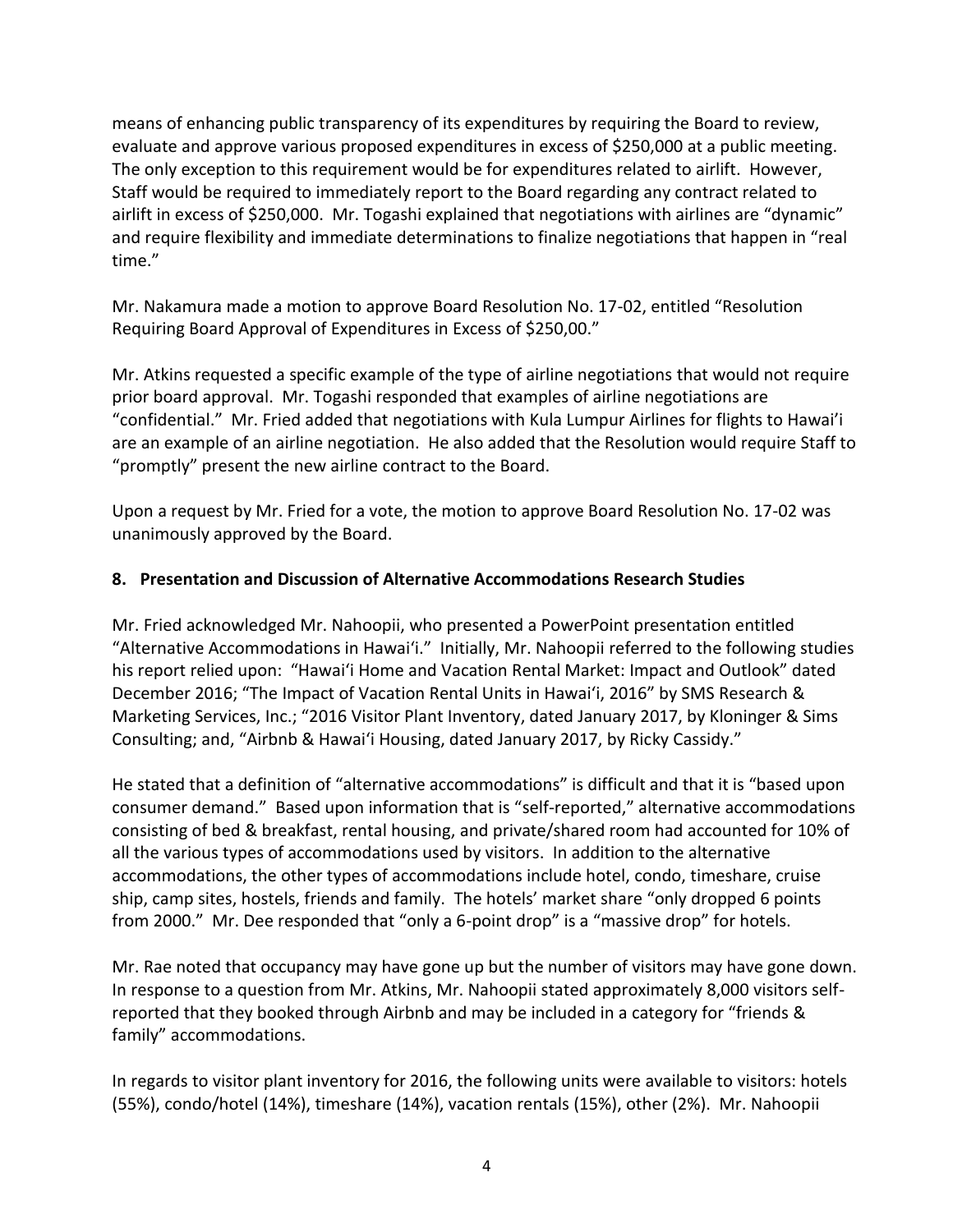noted that condo hotel units are always fluctuating because condos are "pooling out" when it may be easier to market the units online and directly to visitors.

Mr. Nahoopii presented another slide depicting the large discrepancy between the number of reported vacation rentals (12,189) and the estimated vacation rentals that are advertised (estimated at 20,000). Mr. Rae noted the possibility that many owners providing visitor accommodations are not paying the transient accommodations tax.

Mr. Nahoopii reported on the following findings: that home and vacation rentals is "well established," especially when no new accommodations are being built; that when compared to hotel rates, there are price savings for staying in vacation rentals; that approximately 15% of the visitors staying at a vacation rental stated they would not travel if a vacation rental was not available because they liked staying at a vacation rental; that visitors would consider alternative accommodations if the average daily rate for hotels were above \$239, especially on O'ahu; and, that 38% of the visitors said they would repeat using an alternative accommodation.

In regards to the impact of vacation rentals on housing for Hawai'i residents, Mr. Nahoopii reported only a very small percentage of residential units are made available to visitors and did not "greatly affect" the housing stock. His study also found that even with advertising there was a 42% occupancy rate at alternative accommodations. Homeowners providing alternative accommodations were motivated to rent their homes for the following reasons: to subsidize overall housing costs (60%); to meet and interact with unique people (21%); and, to rent between long-term leases (14%). The collected data was not conclusive enough to prove that rental rates assessed by alternative accommodations caused hotel room rates to increase. However, the rental rates are higher in resort areas. There was no correlation between hotel occupancy and rental rates. In response to a question from Mr. Fried, Mr. Nahoopii stated that data is also available on an island-by-island basis.

In regards to the impact of vacation rentals on the hotel industry, Mr. Nahoopii reported that less than 2% of visitors had booked an alternative accommodation because the hotels were sold out. Generally, visitors "just making a choice" to stay at alternative accommodations. He further added that the "home rental model" is "slowing down" because most homeowners do not want to rent out their homes again, especially new homeowners, because of the "hassles" and may rent out "infrequently." Only about 12% of the homeowners are expected to offer their homes as a visitor accommodation in the future as compared to the current 9%. He also reported that the economic impact caused by visitors not coming to Hawai'i because of the lack of alternative accommodations would be "far greater" than the non-realized hotel tax impact. Mr. Nahoopii presented a finding that hotels would lose approximately \$138 million in revenues by visitors staying in alternative accommodations, while the State would lose \$1.87 billion in visitor spending if no alternative accommodations were available.

Mr. Nahoopii concluded by stating that alternative accommodations "is not going away" and should be relied upon for planning purposes.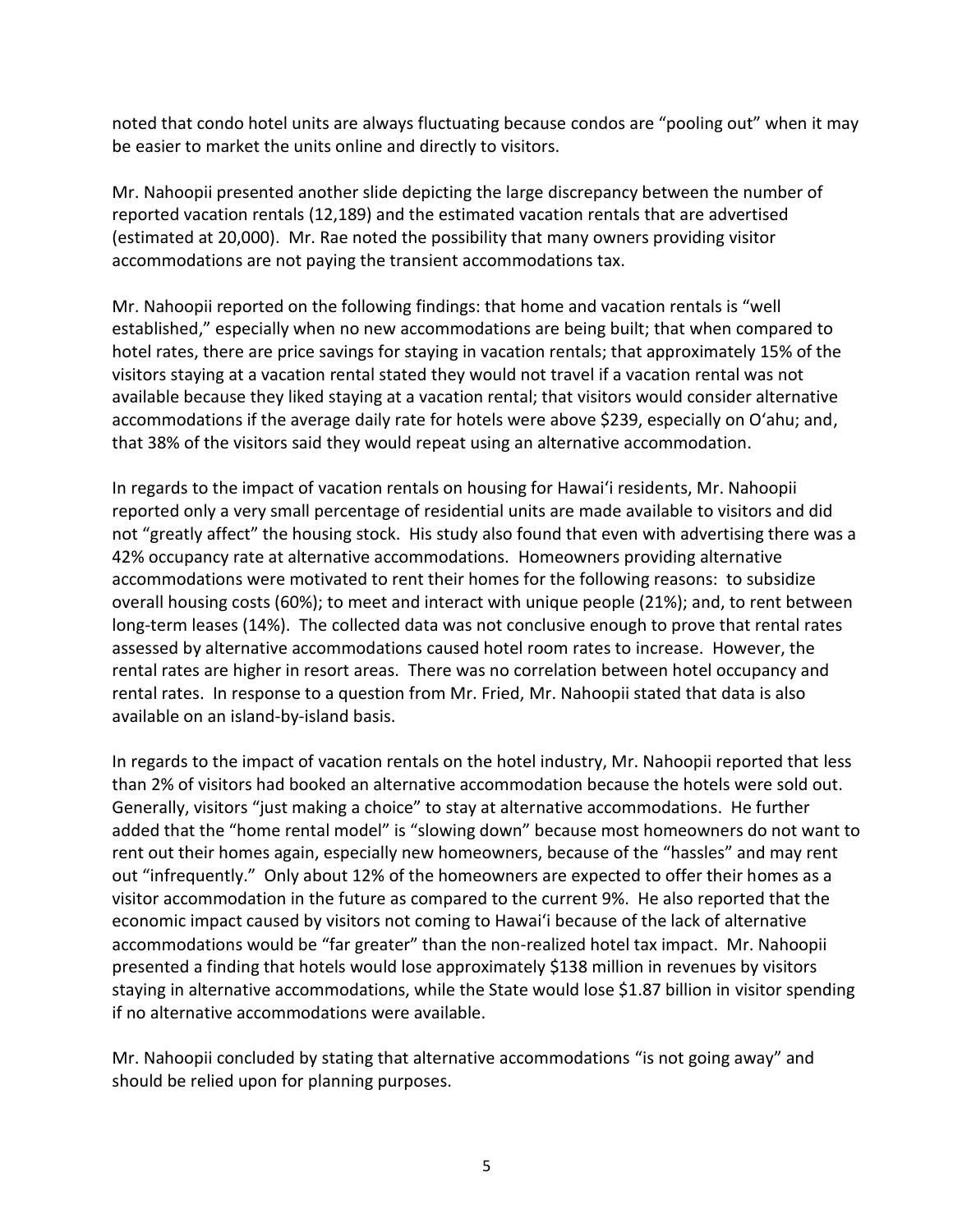Mr. Dee referred to the "Airbnb & Hawai'i Housing" study prepared by Rick Cassiday and expressed a need to address what accommodations are in the visitor plant inventory and what is being advertised as a visitor accommodation. We need to make sure what are legal accommodations and paying their fair share of taxes. Ms. Stone added that we should not "make any conclusion" based upon the studies being used and we need to do more work to get more accurate data. She inquired whether HTA or the Hawai'i Department of Taxation (DoTAX) is doing a study on tax collections. Mr. Nahoopii responded that HTA has offered to help DoTAX with the study and has not yet received any response.

Mr. Nakamura requested visitor accommodations data on an island-by-island basis and the estimated amount of visitor accommodations categorized into type of accommodations.

Mr. Atkins asked if DoTAX knew the number of alternative accommodations, should DoTAX know the volume of tax not collected from illegal accommodations? Mr. Nahoopii responded that DoTAX would not know because tax payments do not identify the source of the accommodations.

Mr. Fried acknowledged Representative Onishi, who stated that the Legislature is currently considering legislative measures related to Airbnb and alternative accommodations that would require reporting by homeowners. He concurred that the laws currently do not require homeowners to identity each unit being used as a visitor accommodation unit. He also referred to a measure to give \$1 million to the counties to enforce county zoning laws and noted higher tax rates for alternative accommodations.

Mr. Szigeti expressed a need for providing information regarding alternative accommodation to the tourism stakeholders so they can make decisions. Mr. Atkins asked whether HTA is taking a position on Airbnb at the Legislature. Mr. Szigeti responded that HTA is monitoring legislative measures and not taking a position.

### **The meeting was recessed at 11:02 a.m. The meeting was reconvened at 11:16 a.m.**

# **9. Presentation and Discussion of Market Insights and Current Market Conditions**

Mr. Fried acknowledged Mr. Nahoopii, who presented a PowerPoint presentation entitled "Market Insights-December 2016." He reported that for the 12 months of 2016, Hawai'i's tourism industry economy experienced \$15.6 billion in visitor spending and was \$635 million more than last year. The tourism industry generated \$1.82 billion in state tax revenues. However, visitor expenditures adjusted for inflation reflected little growth since 2012 due to the high cost of living in Hawai'i. Mr. Nahoopii provided a report on HTA's key performance indicators for each major market for the 12-month period ending 2016.

In response to a question from Mr. Atkins regarding a drop in visitors arrivals, Mr. Nahoopii responded that airlines will not have large airlift capacity because there was already a large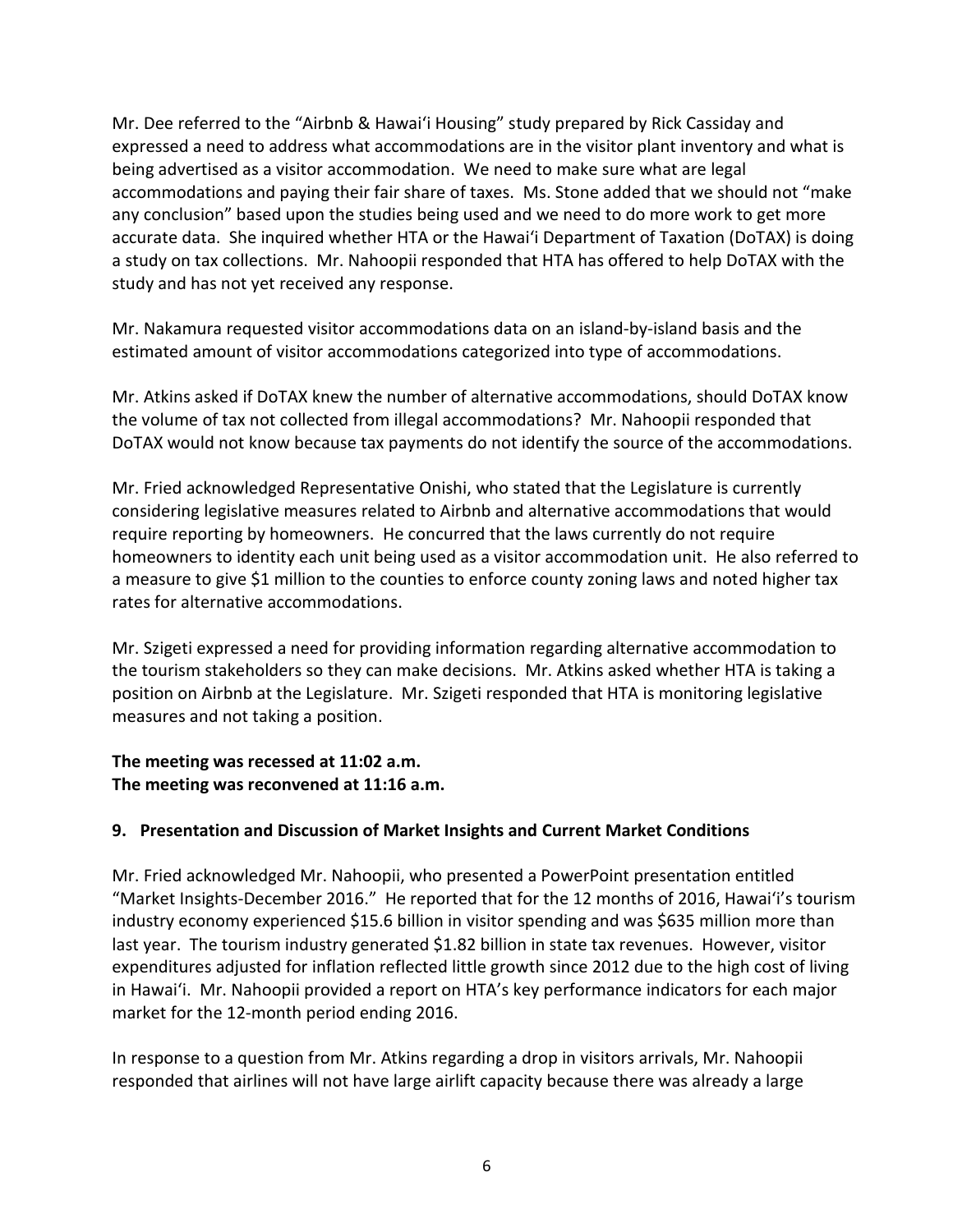increase in 2016. Fuel surcharge may also increase. It is also projected that growth in the meetings, conventions and incentive market in 2017 will not be large.

# **10. Presentation, Discussion and Approval of HTA's Financial Reports**

Mr. Fried acknowledged Mr. Togashi, who referred to the financial statements for the periods ending November 30, 2016 and December 31, 2016. The financial statements were previously distributed to the Board members as part of the information packet distributed online. Mr. Togashi noted that the financial statements for the period ending November 30, 2016 were also distributed to the Board at the last board meeting.

Mr. Nakamura made a motion to approve the financial statements for the periods ending November 30, 2016 and December 31, 2016. Ms. Stone seconded the motion, which was unanimously approved without objections

# **11. Presentation by AEG Regarding an Update of Hawai'i Convention Center Recent Activities**

Mr. Fried acknowledged Ms. Orton and Mr. Gessner, Senior Vice President and General Manager for the Los Angeles Convention Center and AEG Facilities. Mr. Gessner compared the success of the Hawai'i Convention Center with other convention centers. He noted that "less than 3% of convention centers operate in the black such as the Hawai'i Convention Center" and that the Atlanta Convention Center receives a \$12 million subsidy. He also noted a 49% "flow through" for food and beverage as compared to 29% for the LA Convention Center.

Mr. Gessner discussed the LA Clippers exhibition games and fan fest during September 25 to October 3, 2017. The development of the event began with AEG's relationship with the Clipper's owner and coach. The event will be marketed to the Clippers season ticket holders. AEG will be finalizing the license agreement with the University of Hawai'i for the Clippers to use the Stan Sheriff Stadium.

Ms. Orton introduced Mr. Haley, President of Smart City Networks, as the new internet service provider at the convention center. Mr. Haley discussed Smart City Networks experience serving numerous other convention centers and the relationships it has maintained with meeting planners and exhibitors. Smart City has participated in approximately 3,000 events per year. Based upon its relationships obtained through its participation at these events, Mr. Haley expressed the belief that it would be easy for Smart City to maintain these relationships when the same events arrive at the Hawai'i Convention Center. Smart City's goal for the Hawai'i Convention Center is to make it self-sufficient; replace switching gear and network; provide more access points; provide free wireless service; provide more solutions to exhibitors; and, hire two new employees dedicated to Hawai'i.

Ms. Orton introduced Ms. Van Rensburg, Division President for Levy Convention Centers, which will be the new food and beverage subcontractor for the Hawai'i Convention Center. She stated that Levy Convention Center is a "design creative team" and understands "users at the Hawai'i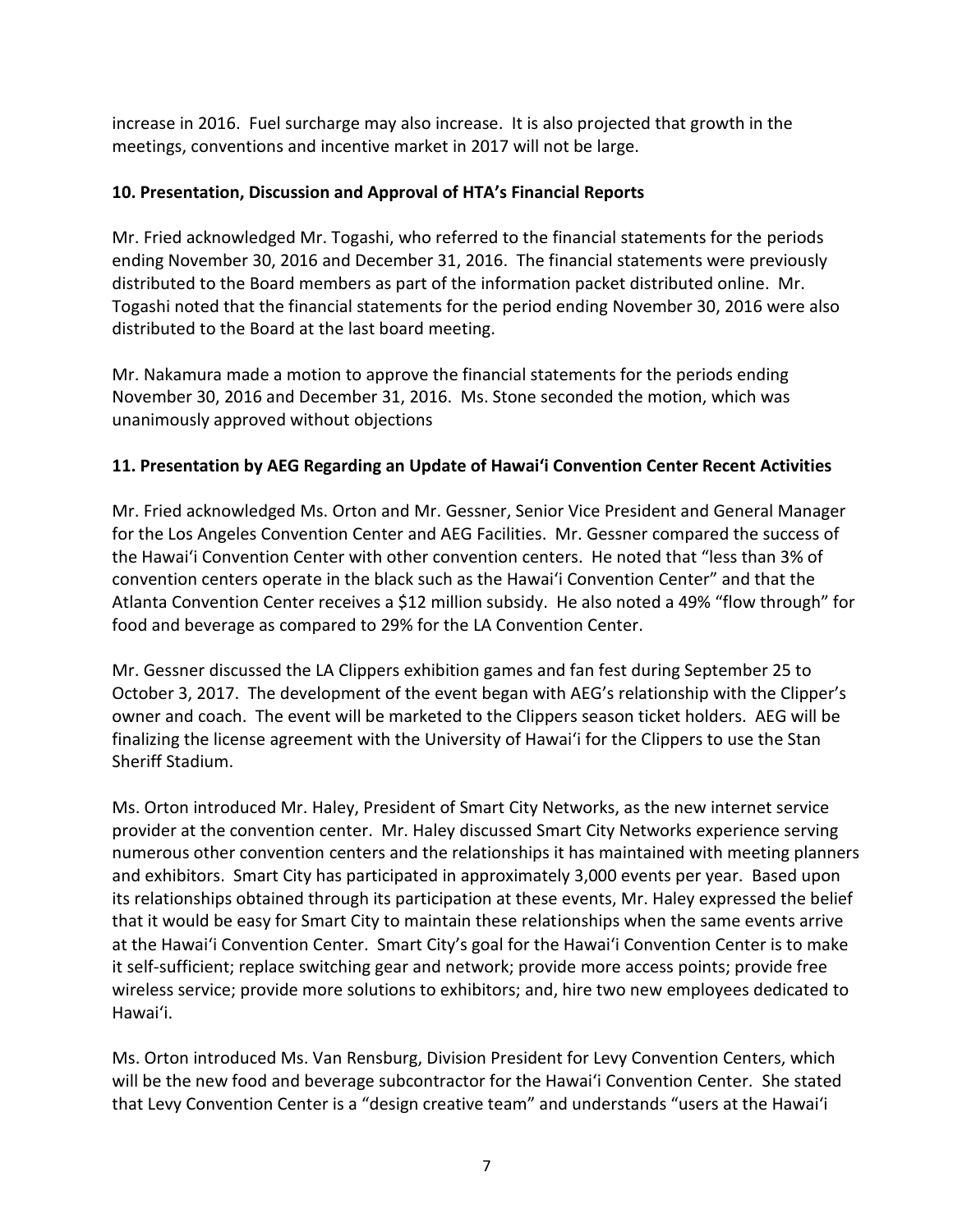Convention Center" to create authentic experiences. The "core values" are to be "passionate," "innovative," "experiential," and "nice."

Ms. Van Rensburg introduced Mr. Abbinanti, Regional Chef for Levy Convention Center. Mr. Abbinanti discussed the various culinary experiences that can be offered by Levy Convention Center. He introduced Ms. Putnam, Regional Director of Operation for Levy Convention Center. She discussed various "coffee experiences," such as in-house roasting; a pop up mobile coffee truck; and, a "flexible modular service," which may include a "nitro/draft brew." For example, she noted that since every event or "show" is different, there would be a different cart created to address the uniqueness of the event. The menus would feature signature items designed to represent the local community. A "teaching kitchen" could also be offered to connect attendees with the community.

Mr. Abbinanti discussed efforts to promote "sustainability" used at other convention centers and will be similarly promoted at the Hawai'i Convention Center. He intends to "immerse" attendees with the local cuisine to enhance their experience. He introduced Mr. Golpeo, General Manager for Levy Convention Center, and Chef Kevin Nakata, Executive Chef at Levy Convention Center. Both will be located at the Hawai'i Convention Center. Mr. Nakata discussed his plantation family experience he will rely upon while at the convention center. He will focus on the Hawaiian local cuisine so visitors will know they have experienced Hawai'i and will "stick in people's mind."

Ms. Orton hoped that the current contractor will "enhance rebate" to the convention center. Mr. Szigeti stated that the "culinary side is very important." He noted a possible economy of scale that Levy can bring to Hawai'i because of its relationship with other convention centers. It also has a relationship with the Compass Group to purchase goods and enhance Levy's buying power.

Ms. Orton provided a financial update for the convention center as of January 2017. She reported the net loss for January was \$240,700 and the year-end budgeted net loss to be \$1,709,800. However, she expressed the hope there will be a profit at year-end due to "pick ups" at the end of the year. The percentage flow through for food and beverage in January was 42% as compared to the budgeted 41%. In regards to the return on investment, Ms. Orton reported that for every dollar spent by the convention center, \$25.26 was returned to the State.

In regards to sales and marketing updates, Ms. Orton reported that a "AAU Volleyball Tournament" will be held at the convention center this weekend. She reported on working with AAU for tournament dates in 2018. She also discussed various new hires for its "sales team" and local sales and events managers.

In regards to a facility and CIP update, she initially displayed various slides depicting threedimensional graphic pictures of the convention center and complimentary WiFi signs. She discussed the Sporting Court and equipment systems that were delivered in December 2016. The system was subsequently installed with the punch list completed in February 2017. She also discussed the gutter trough and roof repairs currently being performed by contractors procured